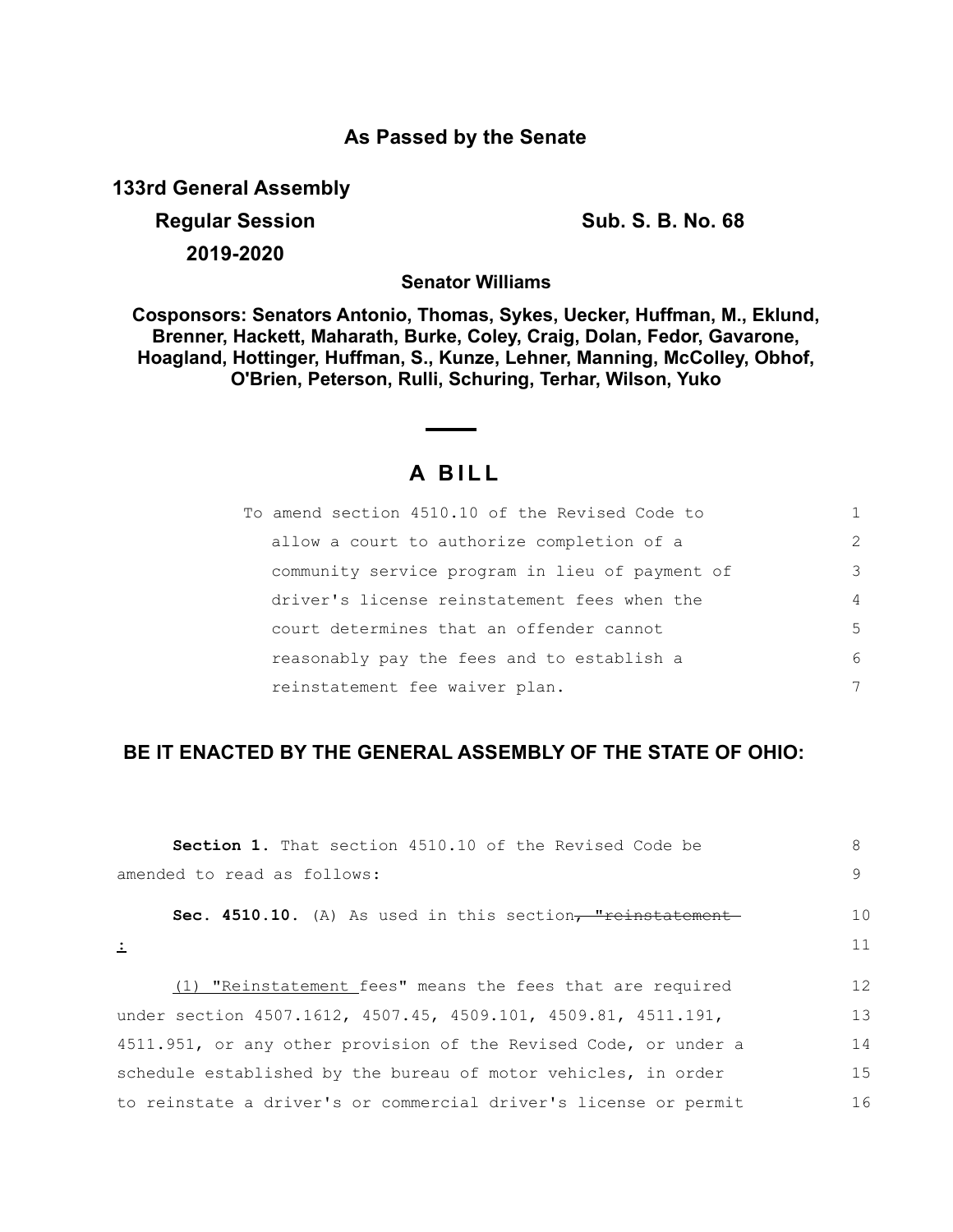or nonresident operating privilege of an offender under a suspension. (2) "Indigent person" means a person who the state public defender has determined to be indigent in accordance with section 120.05 of the Revised Code. (B) Reinstatement fees are those fees that compensate the bureau of motor vehicles for suspensions, cancellations, or disqualifications of a person's driving privileges and to compensate the bureau and other agencies in their administration of programs intended to reduce and eliminate threats to public safety through education, treatment, and other activities. The registrar of motor vehicles shall not reinstate a driver's or commercial driver's license or permit or nonresident operating privilege of a person until the person has paid all reinstatement fees and has complied with all conditions for each suspension, cancellation, or disqualification incurred by that person. (C) When a municipal court or county court determines in a pending case involving an offender that the offender cannot reasonably pay reinstatement fees due and owing by the offender relative to one or more suspensions that have been or will be imposed by the bureau of motor vehicles or by a court of this 17 18 19 20 21 22 23 24 25 26 27 28 29 30 31 32 33 34 35 36 37 38

following:

(1) Undertake an installment payment plan or a payment extension plan for the payment of reinstatement fees due and owing to the bureau in that pending case. The court shall establish an installment payment plan or a payment extension plan under this division in accordance with the requirements of divisions (D)(1) and (2) of this section. 41 42 43 44 45 46

state, the court, by order, may undertake do either of the

39 40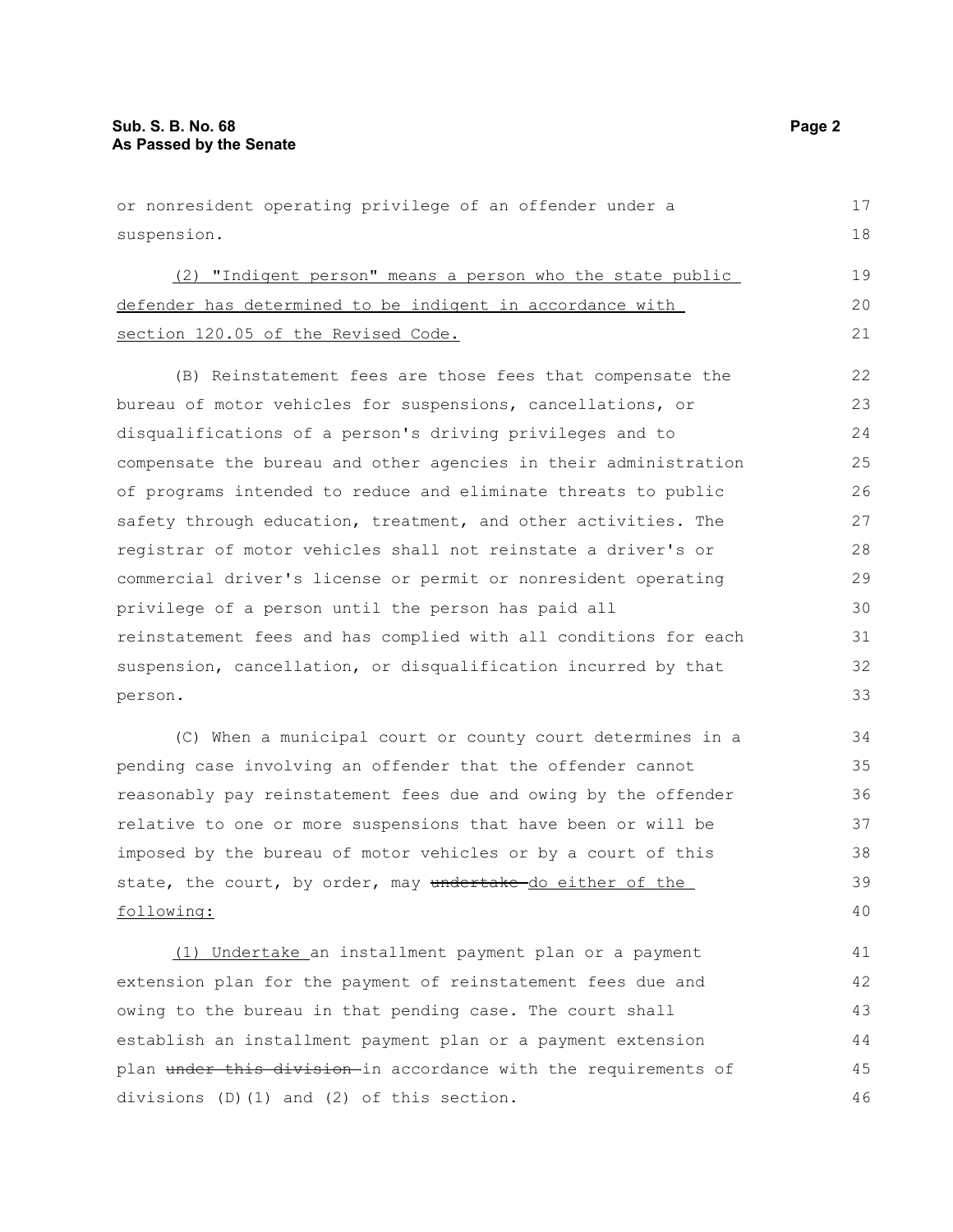| (2) Authorize the offender to perform community service in       | 47 |
|------------------------------------------------------------------|----|
| lieu of payment of the reinstatement fees.                       | 48 |
| A court that authorizes an offender to perform community         | 49 |
| service in lieu of paying reinstatement fees under this division | 50 |
| shall provide the offender with documentation indicating         | 51 |
| completion of the court-ordered community service when the       | 52 |
| offender has completed that community service. In addition to    | 53 |
| complying with all other applicable requirements for             | 54 |
| reinstatement, other than payment of reinstatement fees, the     | 55 |
| offender shall provide the documentation of completion to the    | 56 |
| registrar when seeking reinstatement.                            | 57 |
| (D) Independent of the provisions of division (C) of this        | 58 |
| section, an offender who cannot reasonably pay reinstatement     | 59 |
| fees due and owing by the offender relative to a suspension that | 60 |
| has been imposed on the offender may file a petition in the      | 61 |
| municipal court, county court, or, if the person is under the    | 62 |
| age of eighteen, the juvenile division of the court of common    | 63 |
| pleas in whose jurisdiction the person resides or, if the person | 64 |
| is not a resident of this state, in the Franklin county          | 65 |
| municipal court or juvenile division of the Franklin county      | 66 |
| court of common pleas for an order that does either of the       | 67 |
| following, in order of preference:                               | 68 |
| (1) Establishes a reasonable payment plan of not less than       | 69 |
| fifty dollars per month, to be paid by the offender to the       | 70 |
| registrar of motor vehicles or an eligible deputy registrar, in  | 71 |
| all succeeding months until all reinstatement fees required of   | 72 |
| the offender are paid in full. If the person is making payments  | 73 |
| to a deputy registrar, the deputy registrar shall collect a      | 74 |

service fee of ten dollars each time the deputy registrar collects a payment to compensate the deputy registrar for

75 76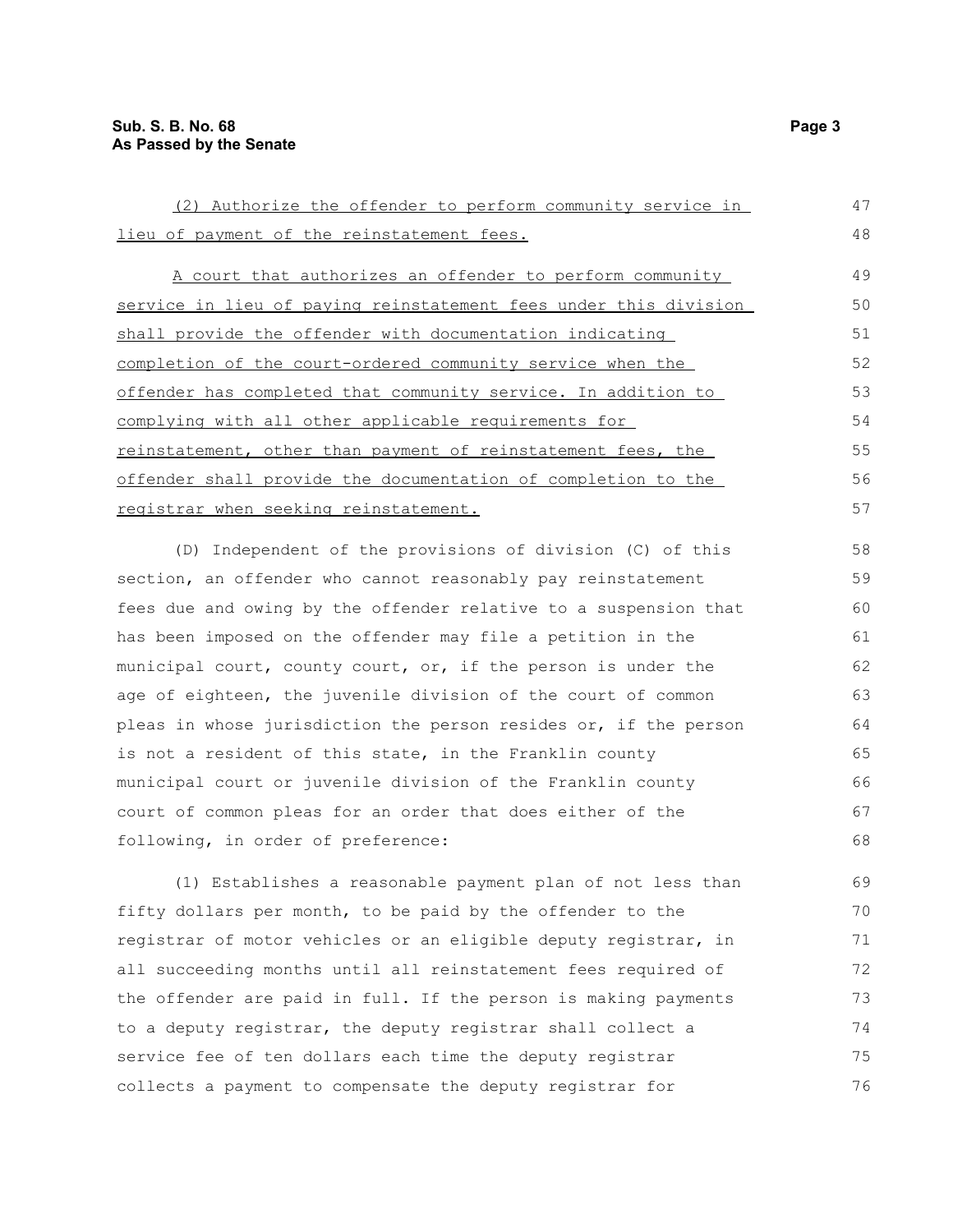## **Sub. S. B. No. 68 Page 4 As Passed by the Senate**

services performed under this section. The deputy registrar shall retain eight dollars of the service fee and shall transmit the reinstatement payments, plus two dollars of each service fee, to the registrar in the manner the registrar shall determine. 77 78 79 80 81

(2) If the offender, but for the payment of the reinstatement fees, otherwise would be entitled to operate a vehicle in this state or to obtain reinstatement of the offender's operating privileges, permits the offender to operate a motor vehicle, as authorized by the court, until a future date upon which date all reinstatement fees must be paid in full. A payment extension granted under this division shall not exceed one hundred eighty days, and any operating privileges granted under this division shall be solely for the purpose of permitting the offender occupational or "family necessity" privileges in order to enable the offender to reasonably acquire the delinquent reinstatement fees due and owing. 82 83 84 85 86 87 88 89 90 91 92 93

(E) If a municipal court, county court, or juvenile division enters an order of the type described in division (C) or division  $(D)$   $(1)$  or  $(2)$  of this section, the court, at any time after the issuance of the order, may determine that a change of circumstances has occurred and may amend the order as justice requires, provided that the amended order also shall be an order that is permitted under division (C) or division (D)(1) or (2) of this section. 94 95 96 97 98 99 100 101

(F) If a court enters an order of the type described in division  $(C)$ ,  $(D)$  $(1)$ ,  $(D)$  $(2)$ , or  $(E)$  of this section, during the pendency of the order, the offender in relation to whom it applies is not subject to prosecution for failing to pay the reinstatement fees covered by the order. 102 103 104 105 106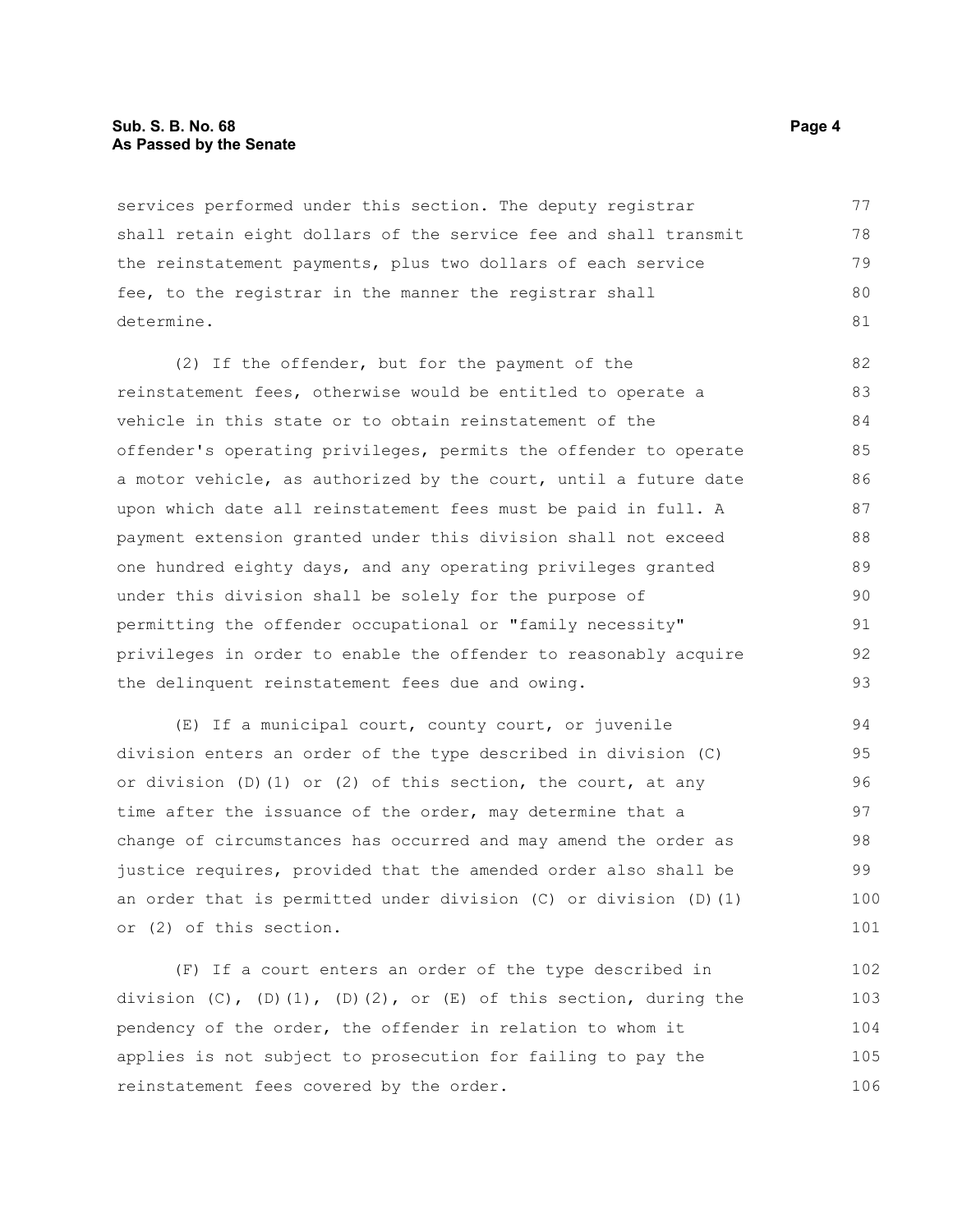| (G) (1) In addition to divisions (A) to (F) of this              | 107 |
|------------------------------------------------------------------|-----|
| section, the registrar, with the approval of the director of     | 108 |
| public safety and in accordance with Chapter 119. of the Revised | 109 |
| Code, may adopt rules that permit-do both of the following:      | 110 |
| (a) Permit a person to pay reinstatement fees in                 | 111 |
| installments in accordance with this division (G) (2) of this    | 112 |
| section;                                                         | 113 |
| (b) Permit an indigent person to apply for and receive a         | 114 |
| waiver of all reinstatement fees in accordance with division (G) | 115 |
| (3) of this section. The                                         | 116 |
| (2) The rules governing the bureau of motor vehicles             | 117 |
| installment plan may contain any of the following provisions:    | 118 |
| $(1)$ (a) A schedule establishing a minimum monthly payment      | 119 |
| amount;                                                          | 120 |
| $(2)$ (b) If the person otherwise would have valid driving       | 121 |
| privileges but for the payment of the reinstatement fees, the    | 122 |
| registrar may record the person's driving privileges as "valid"  | 123 |
| so long as the person's installments are current.                | 124 |
| $(3)$ (c) If the person's installments are not current, the      | 125 |
| registrar may record the person's driving privileges as          | 126 |
| "suspended" or "failure to reinstate," as appropriate.           | 127 |
| $(4)$ (d) Any other provision the registrar reasonably may       | 128 |
| prescribe.                                                       | 129 |
| (3) The rules governing the bureau of motor vehicles             | 130 |
| waiver plan may establish any of the following:                  | 131 |
| (a) The form of the application;                                 | 132 |
| (b) The documentation required of a person to prove that         | 133 |